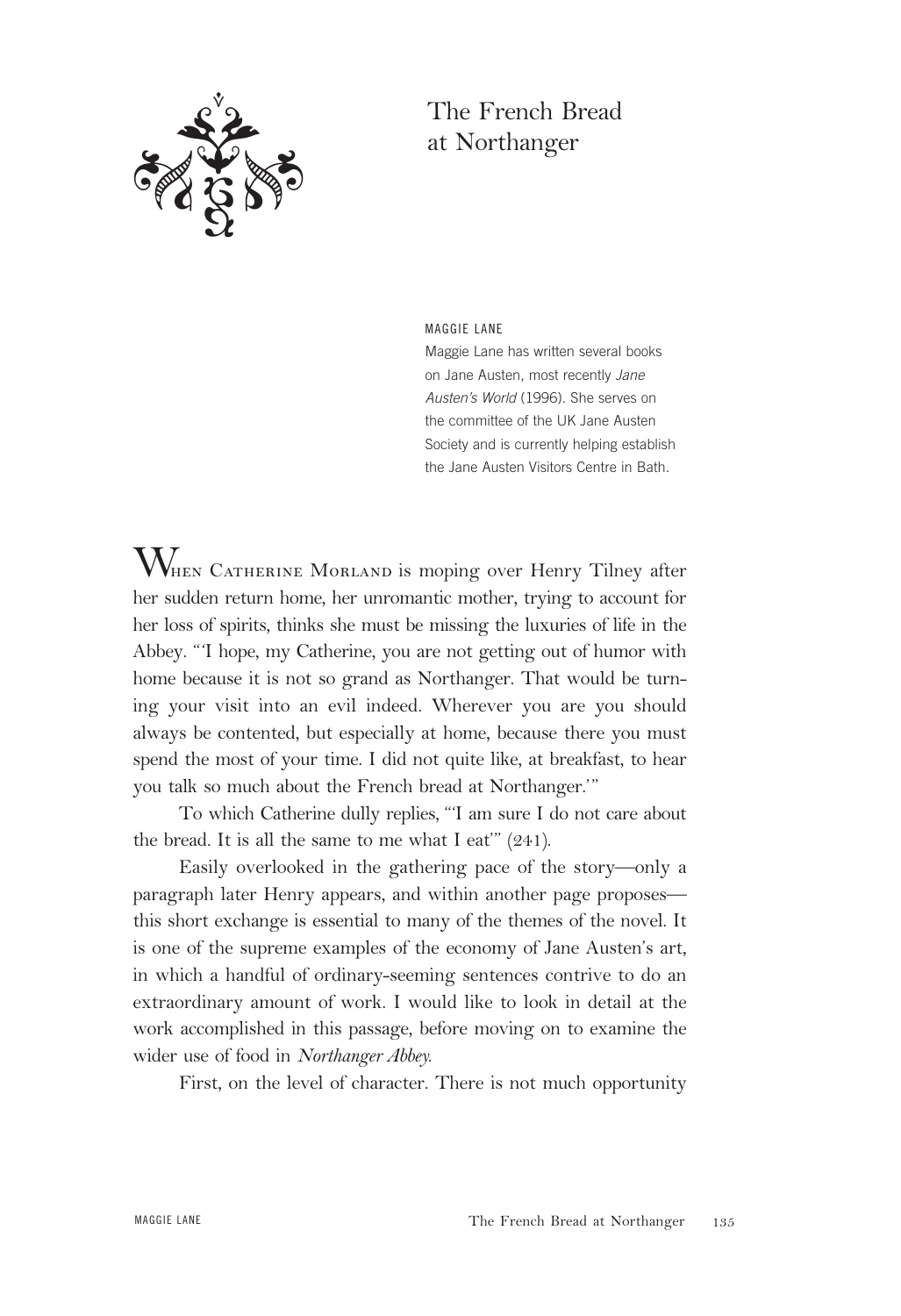in the novel for Mrs. Morland's character to be portrayed, but here an added depth is given to it. In the early chapters she is endowed more with comic function than individuality; here we glimpse a fully realized woman, and mother—the only competent mother of a heroine in the six novels, in fact. No wonder she has to be kept out of the way during the whole of Catherine's adventures. For while we are supposed to smile at Mrs. Morland's imperceptivity and lack of imagination, consider how different it is from the wrapped-up-in-herself imperceptivity of Mrs. Allen, who has stood in place of a mother to Catherine through much of the novel, and dismally failed her. Mrs. Morland is far from negligent, her priority as a mother being concern for the moral training of her daughter. Nor is she inactive in the cause, though she has plenty of other calls on her time, for seeing that her words have had little effect; to reinforce them she seizes the moment and leaves the room to look for a clever essay she remembers reading. Most of all we are invited to share Mrs. Morland's moral values, even to take a lesson from them along with Catherine; her little homily about being contented wherever you are is the philosophy Jane Austen herself tried to live by, witness her efforts to reconcile herself to the move to Bath, and contentedness is a quality she commends in a whole range of female characters, from Mrs. Collins to Mrs. Smith. (Male characters can usually *do* something about it if they are dissatisfied with their lot—women are more often at the mercy of circumstance.)

What about Catherine's character—does this exchange add anything to our understanding of it? After all, by this stage of the novel we know her pretty completely. In fact, I think it does. Jane Austen takes this opportunity, however late in the day, to be explicit about a trait that all her heroines share, that is, indifference to what they eat. To complain or make a fuss about food is understandably morally reprehensible in Jane Austen's world. But equally, to express enjoyment of food, to anticipate or recollect a meal with pleasure, to confess to any preferences are activities that immediately condemn the person who indulges in them as greedy, trivial-minded, or vulgar. With the exception of Emma in her role as Lady Bountiful, none of the heroines talks about food; the subject, like fashion, is beneath them. The food arrives—the narratives include plenty of mealtimes—and they presumably eat it, to keep healthy and conform to society—unless of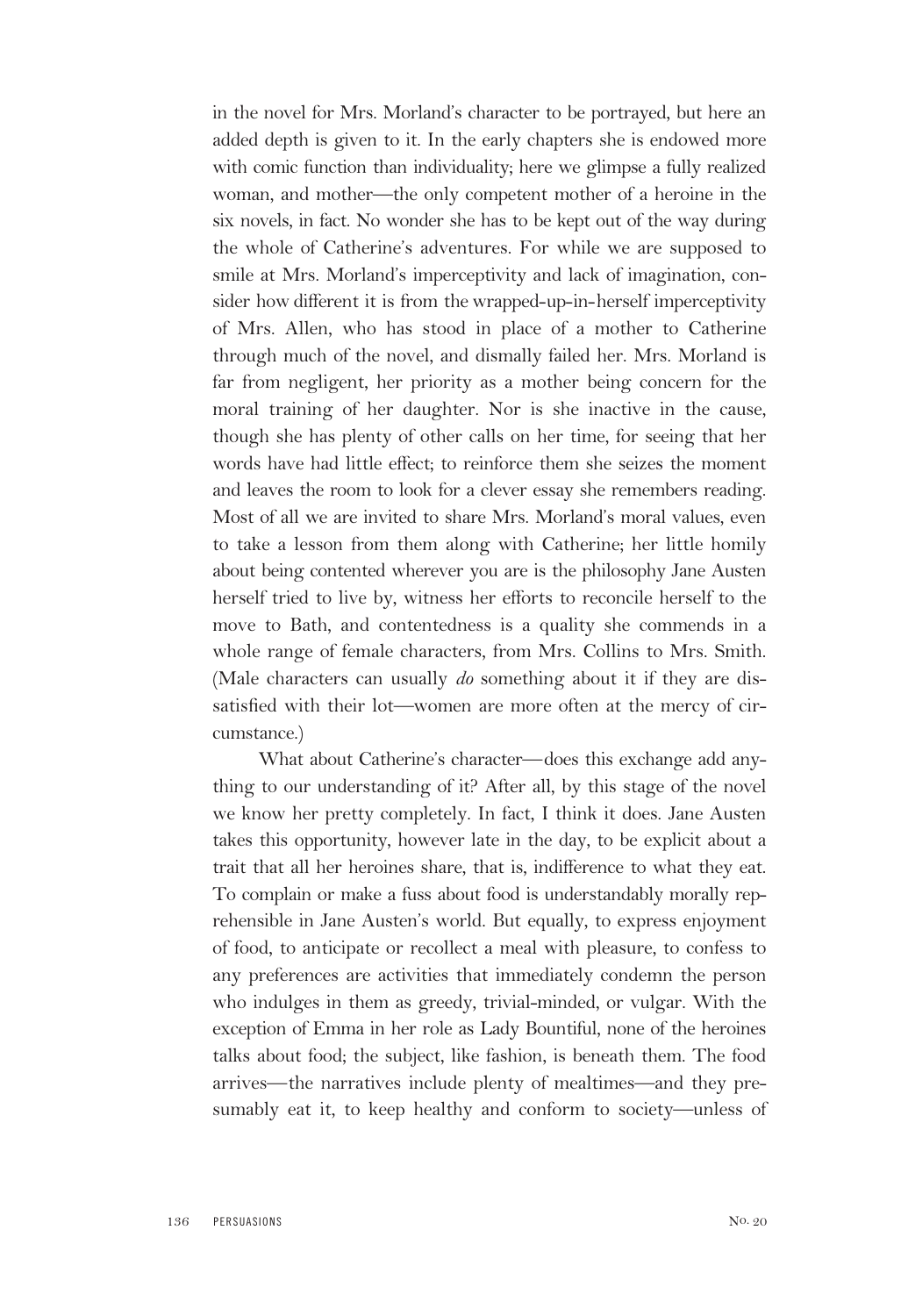course they are a Marianne Dashwood or a Jane Fairfax under extraordinary emotional stress, when the rejection of food takes on a special meaning. But more than simply showing us this delicate omission in her heroines' thought processes and conversation, Jane Austen takes care to point it out, or point it up, in every novel.

In *Sense and Sensibility* Elinor is quite Marianne's equal in this respect. On the three-day journey from Devonshire to London, Mrs. Jennings is "disturbed that she could not make them choose their own dinners at the inn, nor extort a confession of their preferring salmon to cod, or boiled fowls to veal cutlets" (160). Mrs. Jennings is behaving properly and kindly in the office of hostess, and it does seem rather rude of the sisters not to show more appreciation and interest; but this kind of high-minded indifference carries such a freight of authorial approval that their failure in politeness is overlooked. On a later occasion Elinor behaves better, when she consents to drink the glass of Constantia wine that Mrs. Jennings brings to cure the broken heart of Marianne. That Elinor, in drinking the wine herself rather than disturb her sleeping sister or hurt the feelings of Mrs. Jennings, is acting from unselfish consideration rather than for her own gratification is unobtrusively but unmistakenly signaled by her swallowing only "the chief of it" (198). She mustn't be allowed to enjoy it enough to drain every drop!

We are assured that Fanny Price is a cut above the vulgarity of her nearest relations when, as a ten-year-old, she fails to be consoled for the separation from them by a gooseberry tart; this is promising for a heroine; and later, back at Portsmouth, we are expressly told that she was "nice," not from being brought up in a school of luxury and epicurism like Henry Crawford, but from "natural delicacy" (407). Emma Woodhouse has, by force of circumstance, many dealings with food, but not one that concerns the gratification of her own appetite. Anne Elliot by contrast has no dealings with food whatsoever, in a novel that has the fewest mentions of the subject, reflecting the lack of nourishment, for the soul or the emotions, of the inhospitable world she inhabits; her abstemiousness is shown only in the evidence of her "slender form."

Quite early in *Pride and Prejudice* Elizabeth Bennet's indifference to what she eats is conveyed when she replies to an inquiry from Mr. Hurst that she prefers a plain dish to a ragout. This calls forth scorn in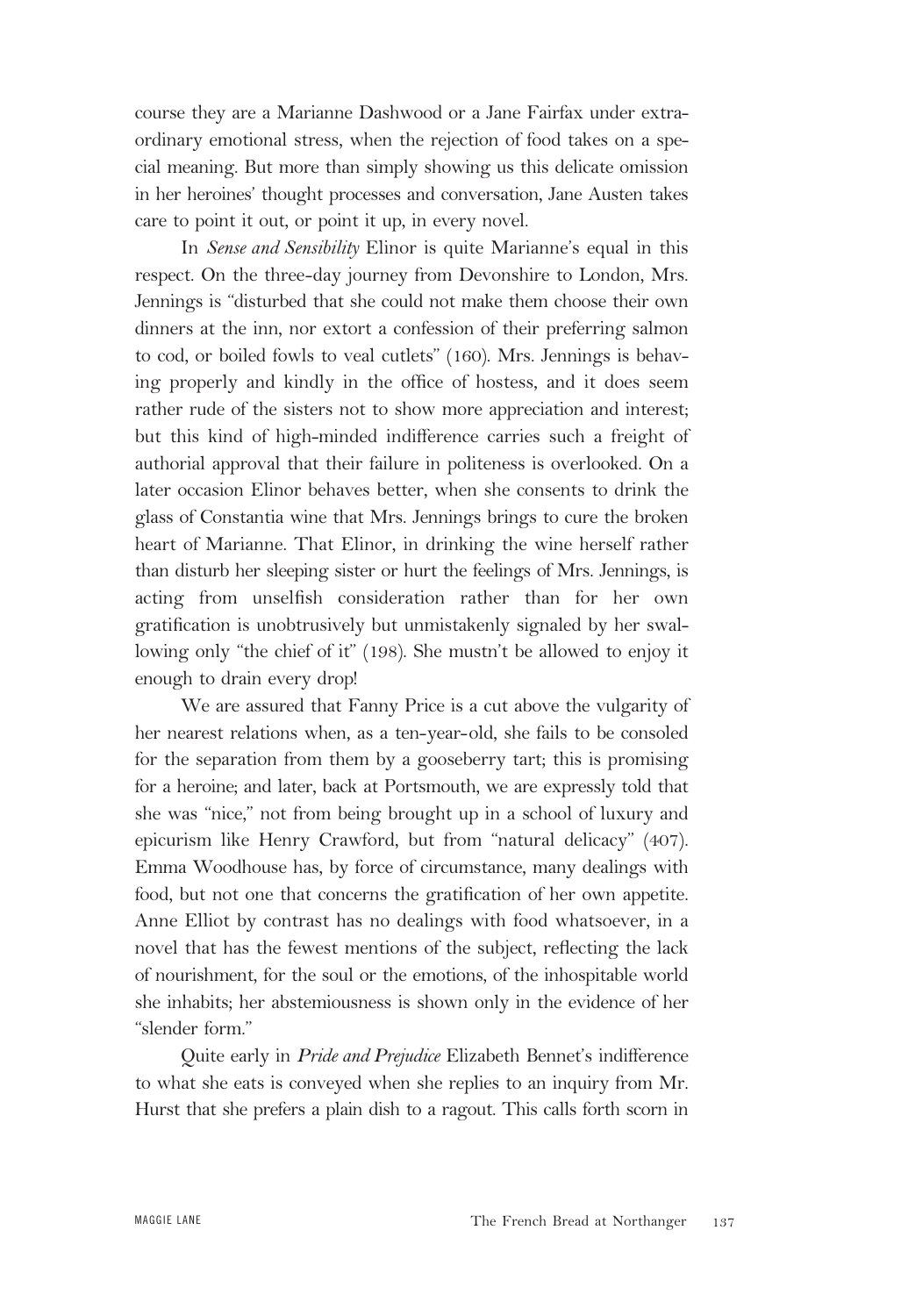Mr. Hurst, who is thereby censured not only for a taste in rich food but for talking about food at all—it is his only conversation with Elizabeth. Despite an abundance of energy and joie de vivre that must flow from health of body and mind, Elizabeth never betrays the slightest enjoyment of food. We might not expect her to join Mr. Collins in enumerating all the dishes at supper on the way back from Mrs. Philips's, for that certainly would be vulgar and low, but neither will she take a daughterly interest in her mother's menu-making, escaping from such conversations whenever she can, even when it is a question of what might please Darcy. In her attitude to food Elizabeth is perhaps better qualified to be a heroine than to be the mistress of a household.

So Catherine's "'It is all the same to me what I eat'" is, despite its tone almost of sulkiness, certainly of languor, heroic. It bears out what we have observed in her before, that she has been awed, but not gratified, by the magnificent table kept by General Tilney at Northanger. Catherine has a natural, healthy appetite—she feels hungry after a ball in Bath, and is not comfortable until she has appeased that hunger; but her tastes are simple. Her attitude to food is perfectly balanced, and she has achieved this, moreover, without giving the subject a moment's thought. A true heroine.

But, I would suggest, beyond the illustration of character, the enactment of approved moral values, there is a special significance in the foodstuff chosen by Jane Austen to figure in this seemingly casual exchange between Catherine and her mother. Why, of all the luxuries the General's table undoubtedly afforded, pick on French bread?

The answer I think is that for Jane Austen anything French was an anathema, and French food especially so. That ragout of Mr. Hurst: the very word seems to condemn him. In this Jane Austen was both indulging a personal feeling and picking up on a public debate that had been current all through the eighteenth century. On a personal level, she does, sadly perhaps, appear to have loathed everything French, for example, writing of a friend, "He is come back from France, thinking of the French as one could wish, disappointed in everything" (8 September 1816). If her exaggerated hatred of France had become something of a byword in her family—that this was not a general Austen characteristic is suggested by the fact that her brothers James, Edward, and Henry all traveled for pleasure on the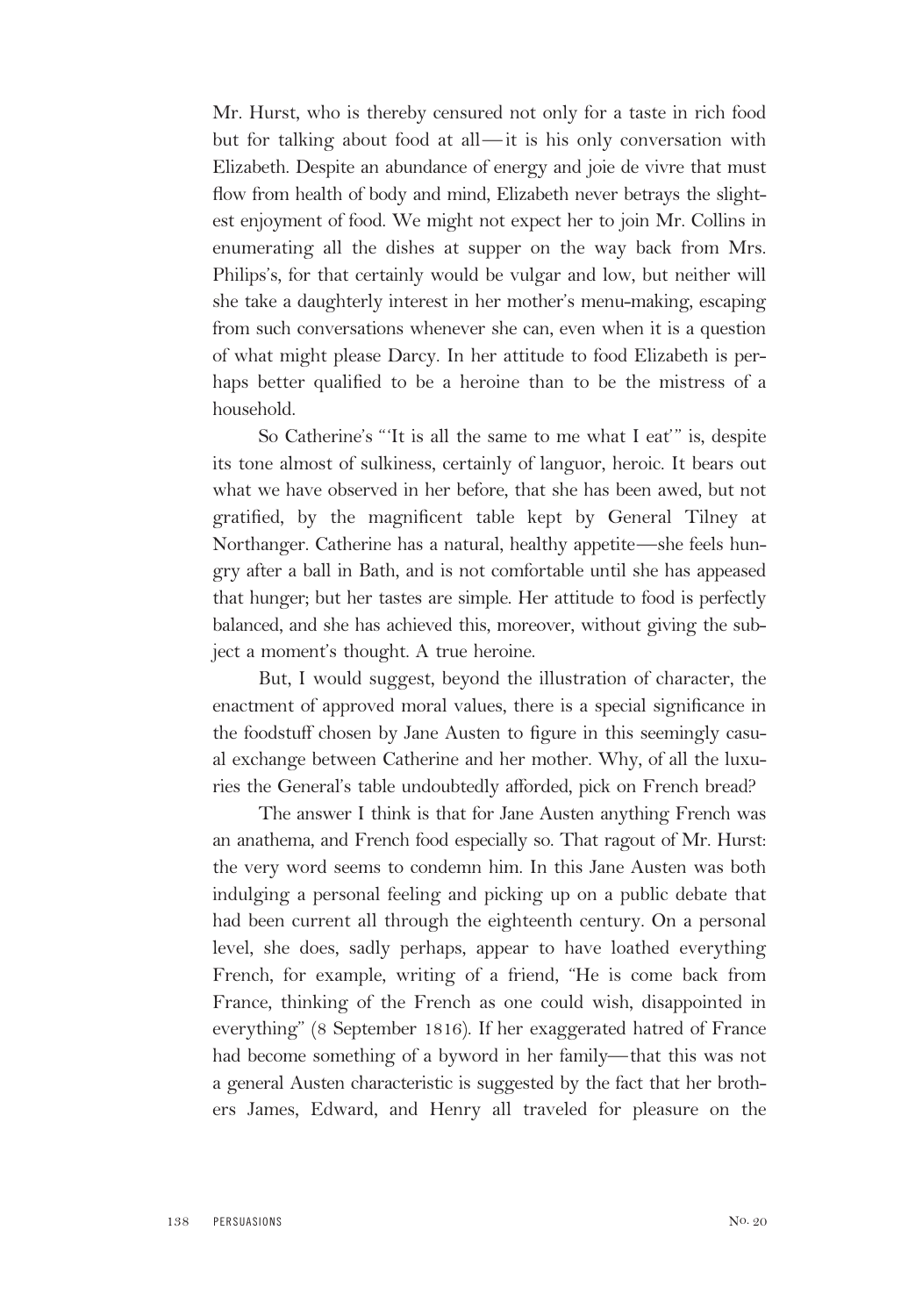Continent—then perhaps the ragout was introduced into *Pride and Prejudice* partly as a joke against herself that the family would enjoy. There are many such in-jokes in the Juvenilia and a few, in all probability, that have been left to stand in the novels composed at Steventon (Mr. Morland's name being Richard, for example?).

But the word "ragout" would certainly have triggered off associations in her readership generally. It was mentioned in an anonymous "Satyr against the French" in 1691, and by Lady Mary Wortley Montagu in 1717 (Burton 197). Distrust of French food was widespread. Robert Campbell, in *The London Tradesman* of 1747, railed against "Meats and Drinks dressed after the French fashion" disguising their "native properties." And Parson Woodforde complained in his diary of a meal eaten out in 1783 that most of the dishes were "spoiled by being so frenchified in dressing" (18 August 1783). The complaint against French food in all cases seems to be that it is—like the English perception of the French character—sophisticated, not what it seems, not to be trusted.

In the same article Robert Campbell recalled "the days of good Queen Elizabeth, when mighty Roast Beef was the Englishman's Food, our Cookery was plain and simple"; and as late as 1807 Robert Southey was writing of "the roast beef of Old England" being connected with "national honor" (89). English cooking and English character were evidently connected in the public consciousness, and it is this, in my opinion, that accounts for the otherwise superfluous detail of what Willoughby, towards the end of *Sense and Sensibility,* consumed in a Marlborough inn on his hasty journey to see Marianne before she was to die. We know that this consisted of cold beef and a pint of porter, because he tells Elinor so in order to refute her imputation that he has had too much to drink. But the menu does more than that; as almost invariably with Jane Austen, even such a mundane detail has a moral dimension. Willoughby's choice of good, plain, honest, manly, English fare is, on however subliminal a level, a mark in his favor. He is behaving honorably and with feeling at last.

Remarkably, despite the impression we come away with from *Northanger Abbey* of tables groaning with expensive and luxurious food, the French bread referred to in retrospect is one of only two foodstuffs actually particularized (the other is pineapple, another commodity alien to English shores). French bread is the ultimate condemnation of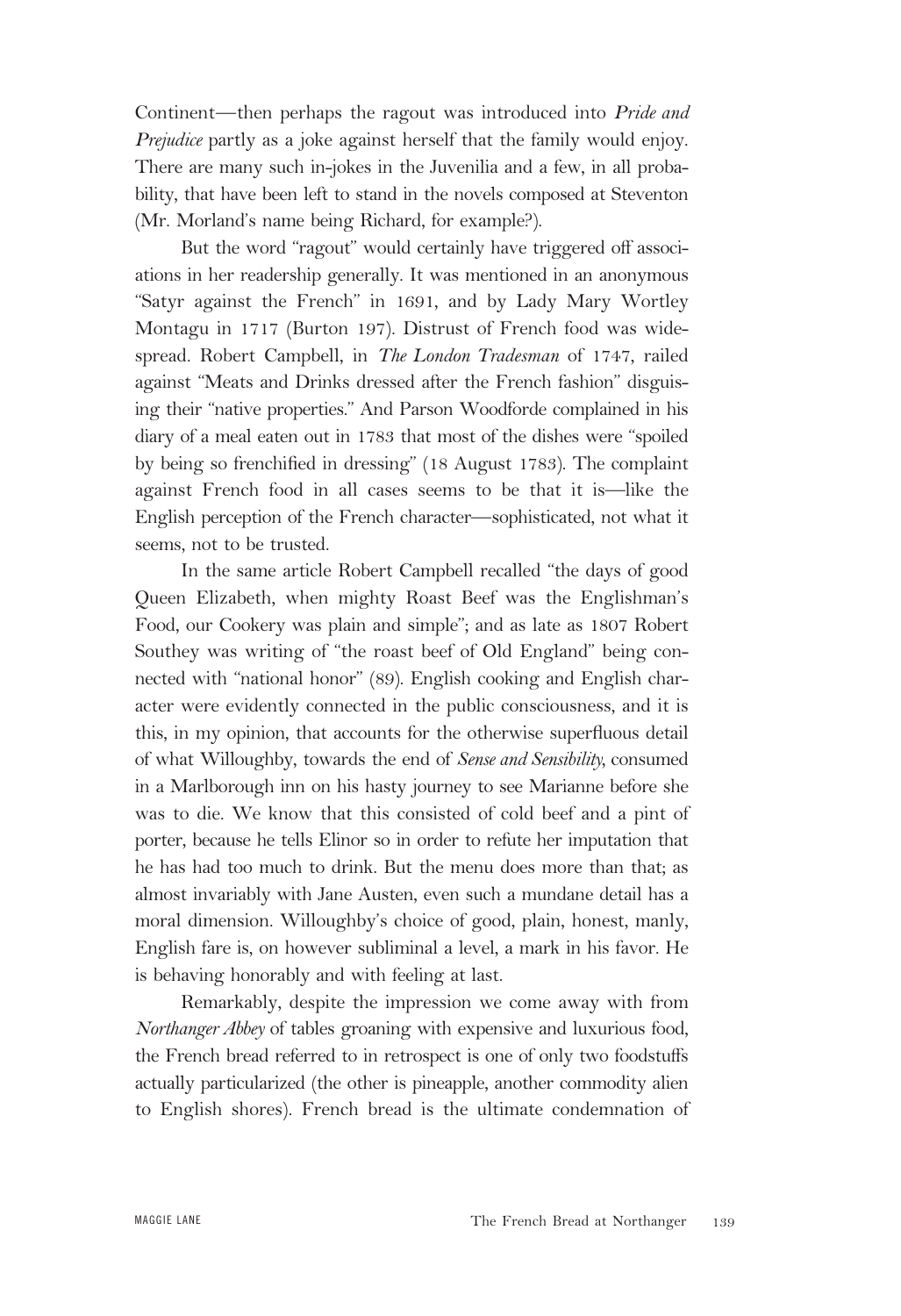General Tilney's attitude to food, and hence his character. (He also drinks cocoa, than which nothing might seem more innocuous and homely; but when Jane Austen was writing, chocolate too was, of course, an expensive and prestigious import. The only time we hear of the Austens themselves drinking chocolate is when they visited Stoneleigh Abbey in 1806, where it was one of the many breakfast dishes enumerated by Mrs. Austen in a letter to her daughter-in-law Mary.)

In the characterization of General Tilney, Jane Austen shows us greed and epicurism not just as a personal failing or even an endearing weakness but as a serious moral flaw through its effects on other people. There are several greedy *youngish* men in Jane Austen—one thinks of Mr. Hurst, Mr. Collins, Mr. Palmer, Mr. Elton, Arthur Parker of course—and even, potentially, Henry Crawford; Mary warns her brother against becoming like his uncle the Admiral and learning to sit over his dinner "as if it were the best blessing of life" (295-96). The heroines are well advised to steer clear of such potential marriage partners because of what they will become. For the comfort and complacency of married life and middle age are likely to exacerbate any tendency to self-indulgence with regard to eating in the male. This is all the more reprehensible because a married man has the happiness of other people in his keeping. If the master of the house is irritable or demanding about his daily meals, it is his wife and children who will suffer. A harmless if unattractive foible in youth thus becomes a serious defect in a husband who cares more for the gratification of his appetite than for the peace and harmony of his home.

In the characters of General Tilney and of Doctor Grant in *Mansfield Park,* Jane Austen gives sustained critical attention to two men who, through love of eating, render the atmosphere in their homes unpleasant, thereby violating her principal rule of behavior, that it is the duty of every individual to guard from unnecessary suffering those with whom he or she lives and associates. Their characters are very different—Dr. Grant is indolent while General Tilney is anything but—yet the characterization of each is built around their faulty attitude to the demands and pleasures of the table. The amount of rich food that disappears down the throats of the Doctor and the General is in direct analogy to the amount of the world's goods and esteem that they expect and enjoy as their right. And it is in forcing others to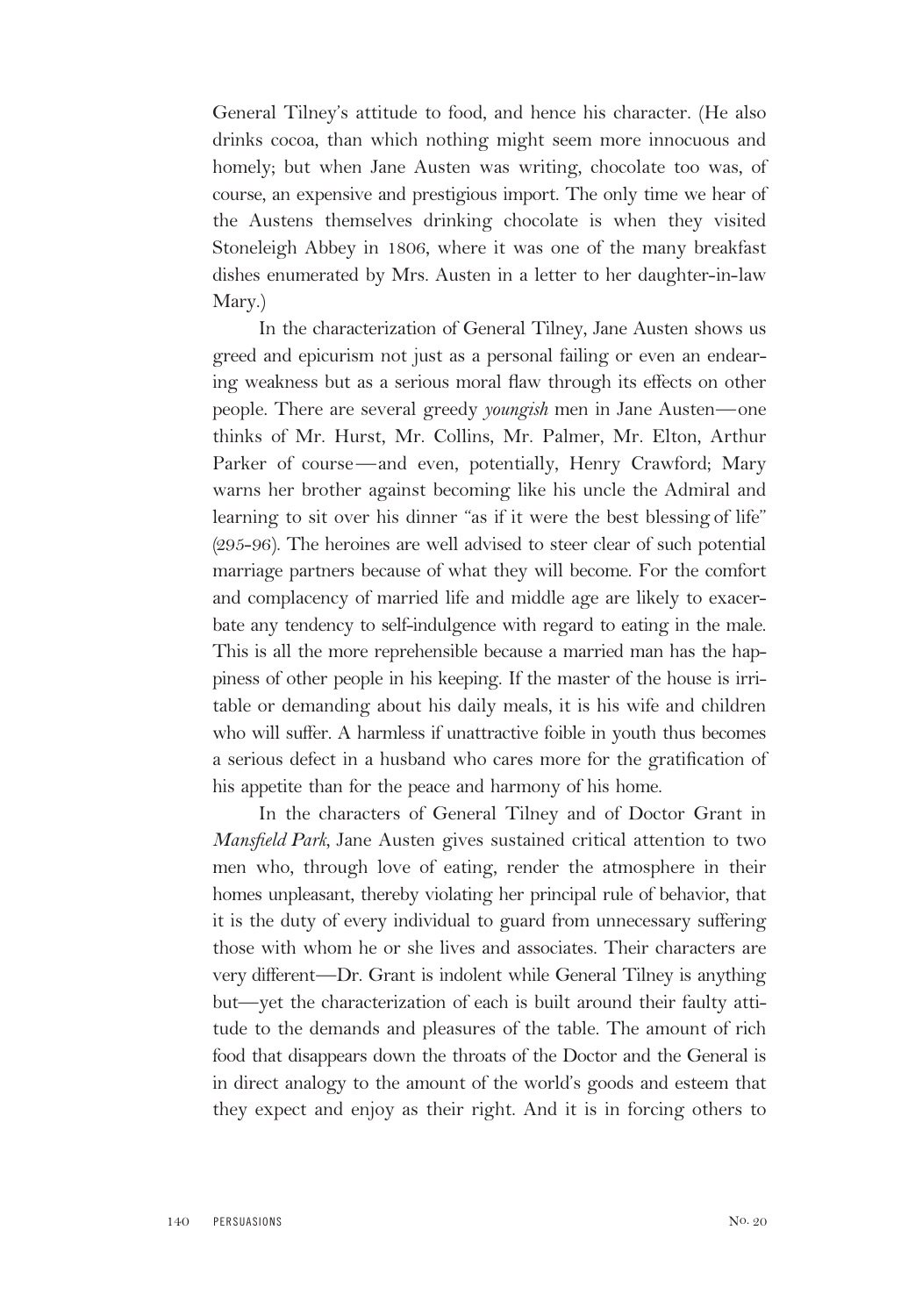dance attendance on their eating that they delight in exercising their power.

General Tilney has children and Dr. Grant has a wife—and both have house guests—to be made uncomfortable by their lack of selfcontrol. Unlike Mr. Hurst and the others, both are intelligent, mature men who ought to be capable of discerning that food is too trivial a matter to be worthy of their time and attention. Equipped with the learning and leisure for serious reflection, they ought to have acquired sufficient knowledge of themselves and their duty to get their feelings under better government. They are men of authority in their own homes, and some importance, even example, in their neighborhoods, which should further act as a break on their behavior—to say nothing of accountability to God. That all these considerations weigh so little with them in comparison with the fleeting pleasures of the table lays them open to the severest censure.

Greed might be a more tolerable failing if the indulgence of it made its possessors cheerful and contented, like Mrs. Jennings, who is fat and at ease with herself; she is not ashamed to recall her visit to Delaford with the words: "'Lord! How Charlotte and I did stuff the only time we were there!'" (197). But with the exception of Arthur Parker in *Sanditon,* who does relish his food, obsession with good eating seems to have the reverse effect on Jane Austen's male characters, making them irritable, hypercritical, and morose. General Tilney does not straightforwardly enjoy food, he has to make a perpetual fuss about it. Punctuality, formality, abundance, show, and the best of everything are required at each and every one of his meals, whether at home or away, and however inappropriate or unnecessary. His obsession with eating takes a dual path: the gratification of his own palate; and the acknowledgment, by other people, of the superiority of his table, taste, and means.

When the Tilneys and Catherine Morland stop at Petty France on their way from Bath to Northanger, they have to "eat without being hungry" (it is only two hours since they had an ample breakfast). The meal, including loitering about waiting for it to be cooked, wastes two hours. Instead of being content, like the Bennet sisters at the George, with "such cold meat as an inn larder usually affords," or like Willoughby at Marlborough hastily swallowing some cold beef and porter so that the journey can be quickly resumed, General Tilney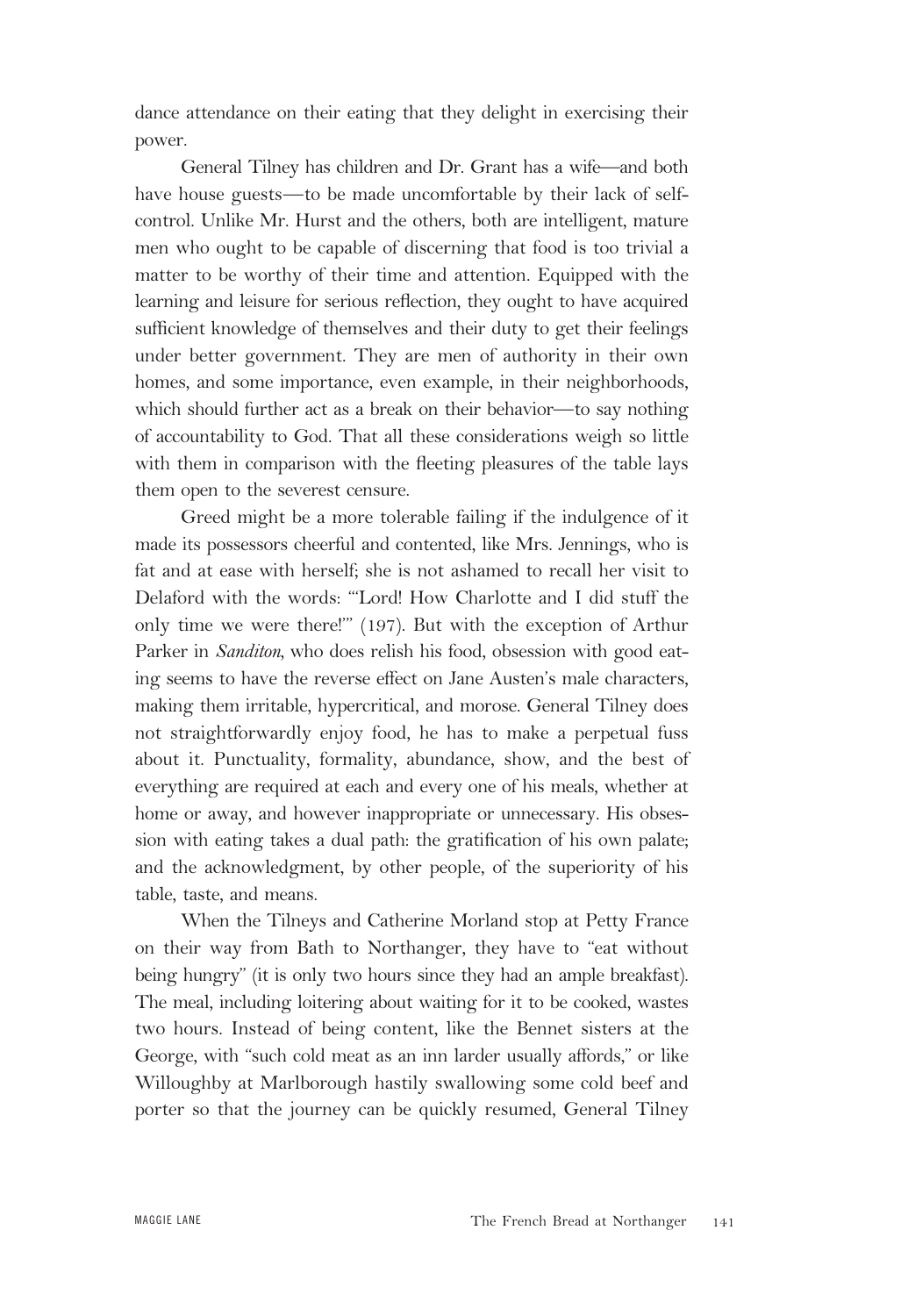must order a meal to be specially prepared to his requirements. This is done without any deference to the wishes of the rest of the party, for he never consults his children's wishes and makes only nominal obeisance to Catherine's. The interval at Petty France is tedious and uncomfortable to the three young people, but even to the General himself it does not appear to bring any pleasure. "His discontent at whatever the inn afforded, and his angry impatience at the waiters, made Catherine grow every moment more in awe of him, and appeared to lengthen the two hours into four" (156).

Though he has already eaten well twice that day, on the first evening at Northanger his excessive concern with punctuality leads him into an unforgivable breach of manners. As Catherine and Eleanor descend from dressing, "General Tilney was pacing the drawing-room, his watch in his hand, and having, on the very instant of their entering, pulled the bell with violence, ordered 'Dinner to be on table *directly*" (165). Strict rules about punctuality at meals might proceed from greed or from tyranny; in General Tilney, Jane Austen shows how closely connected the two defects are, or can be, in a man. Avid for the consumption of food, he also seeks to consume and destroy the autonomy of all who come under his sway. He is so used to exercising complete power over his children, his servants, tradespeople, and presumably once his regiment that in his anger he forgets what is due to a guest. That he later is said to have recovered his politeness shows that he is fully aware of how he *ought* to behave.

The General is frequently guilty of what Darcy would call "the indirect boast" in his often-expressed and quite ludicrous fears that his table has nothing to tempt Catherine's appetite. Though ostensibly and ostentatiously desirous of her comfort, he greatly diminishes it by his excessive attentions and the bullying way he extracts praise from her.

In what he says about eating, and all the paraphernalia that goes with that activity, he is untruthful and insincere. He professes to be "careless" about his surroundings when he dines, though the diningparlor at Northanger is enormous and "fitted up in a style of luxury and expense," and to be "without vanity of that kind" in the choice of china, though the "elegance" of his is sufficient to force itself on Catherine's notice (175). Having taken Catherine on a tour of "a village of hothouses" and "a whole parish at work" in the kitchen gardens, "he then modestly owned that, 'without any ambition of that sort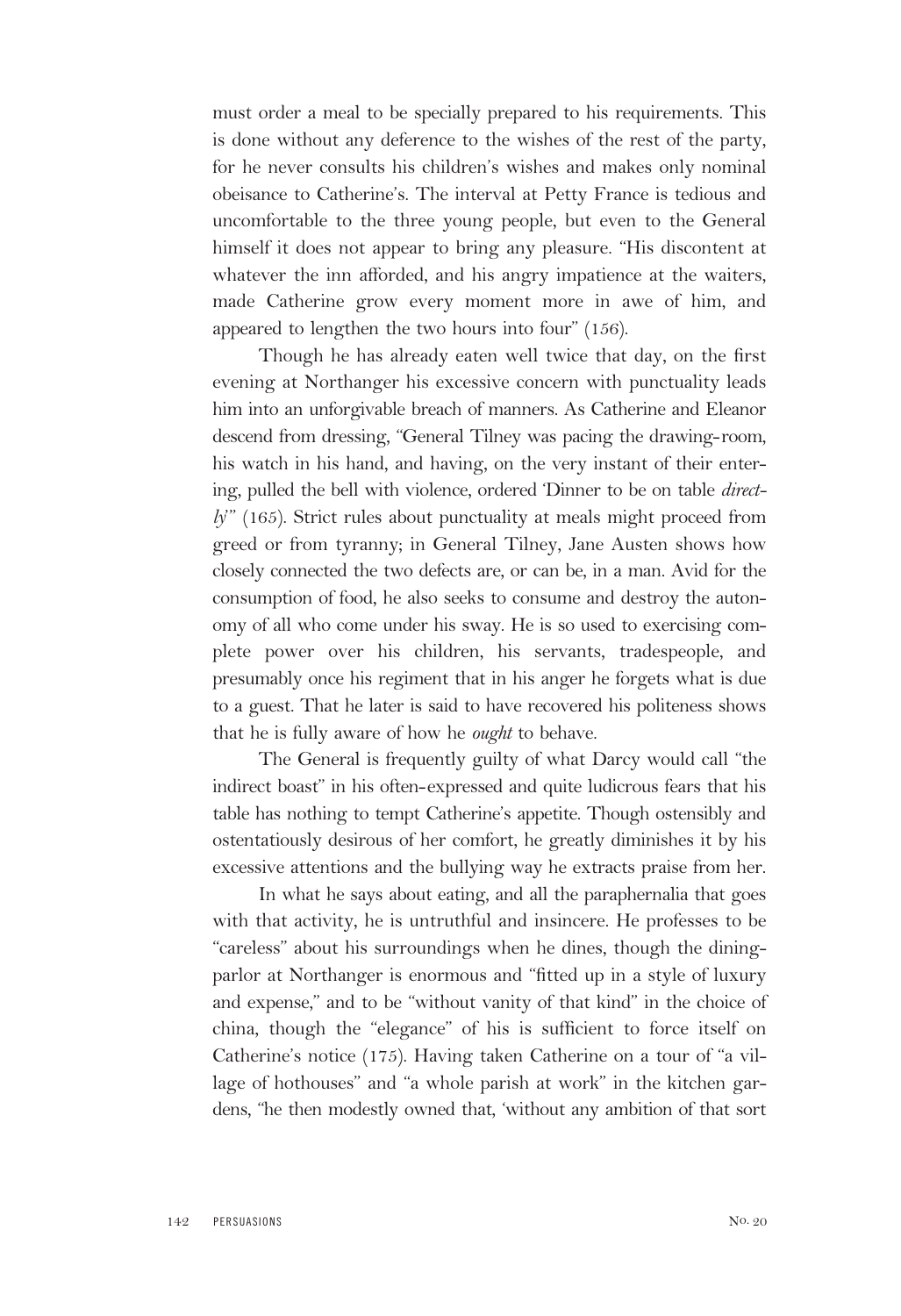himself—without any solicitude about it—he did believe them to be unrivalled in the kingdom. If he had a hobby-horse, it was that. He loved a garden. Though careless enough in most matters of eating, he loved good fruit—or if he did not, his friends and children did'" (178). This last phrase is quite wonderfully hypocritical! How much of what he says does the General himself believe?

The money and labor that are expended at Northanger to produce dinner for three or four people each day are out of all proportion. Having marveled at the hothouses and kitchen gardens, and the number of outdoor servants, Catherine is taken into the kitchens:

The General's improving hand had not loitered here: every modern invention to facilitate the labor of the cooks, had been adopted within this, their spacious theatre….The purposes for which a few shapeless pantries and a comfortless scullery were deemed sufficient at Fullerton were here carried on in appropriate divisions, commodious and roomy. The number of servants continually appearing, did not strike her less than the number of their offices. (183)

The General's claim that the purpose of his improvements has been to soften the labors of his servants is as little to be believed as his assertion that the hothouse fruit is grown for his friends' and children's benefit. The only other hint of hospitality towards "friends" that we hear of is the general's boast of sending half a buck—that is, venison—every year to certain neighbors. This is a gift made to confer obligation and send an unmistakable message of social superiority. Prior to the eighteenth century, the keeping of deer implied that the owner had been granted the right to "empark" land for that purpose by his sovereign. This was the significance of "Park" in a place name, such as Godmersham Park or Mansfield Park. Northanger, of course, is not a Park; it's something even more venerable—at least in Catherine's eyes—but only those very rich in land could flaunt that most desirable of any food commodity in the world of Jane Austen, venison.

As for the General's children, the extent to which his eating dominates them is illustrated by the planned excursion to Henry's parsonage at Woodston. General Tilney expressly says to his son, "'You are not to put yourself at all out of your way. Whatever you may happen to have in the house will be enough. I think I can answer for the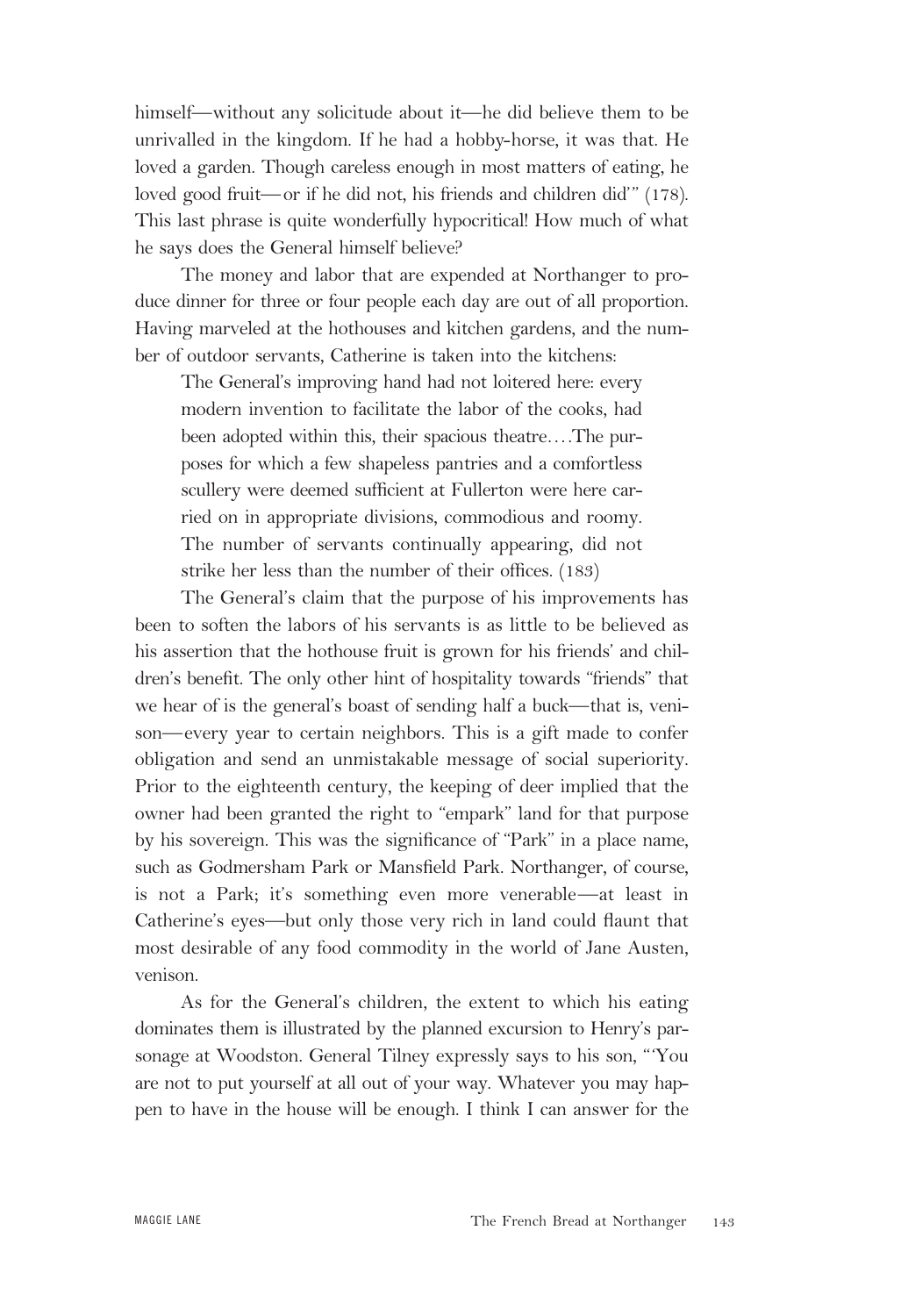young ladies making allowance for a bachelor's table'" (210). When, therefore, Henry sets off to Woodston two days earlier than he would otherwise have gone, Catherine asks him why.

"Why!—How can you ask the question?—Because no time is to be lost in frightening my old housekeeper out of her wits—because I must go and prepare a dinner for you to be sure."

"Oh! not seriously!"

"Aye, and sadly too—for I had much rather stay."

"But how can you think of such a thing, after what the General said? When he so particularly desired you not to give yourself any trouble, because anything would do."

Henry only smiled. "I am sure it is quite unnecessary on your sister's account and mine. You must know it to be so; and the General made such a point of your providing nothing extraordinary:—besides, if he had not said half so much as he did, he has always such an excellent dinner at home, that sitting down to a middling one for one day could not signify."

"I wish I could reason like you, for his sake and my own. Good bye." (211)

Catherine is forced to accept that Henry understands his father best. When they do sit down to dinner at Woodston, after a day in which the General has been gratified by the apparent success of his schemes for a match between the two young people, Catherine "could not but observe that the abundance of the dinner did not seem to create the smallest astonishment in the General; nay, that he was even looking at the side-table for cold meat which was not there." His son and daughter's observations were of a different kind. They had seldom seen him eat so heartily at any table but his own; and never before known him so little disconcerted by the melted butter's being "oiled"  $(215).$ 

Leaving Catherine thus all happiness at Woodston, it is perhaps appropriate to end by offering one further observation on the very subtle symbolism of food in Jane Austen's art: that is, her use of fruit and fruit trees to symbolize conjugal happiness and increase. It can hardly be mere coincidence that so many of the homes to which the young women in Jane Austen will be taken on marriage are fruitful